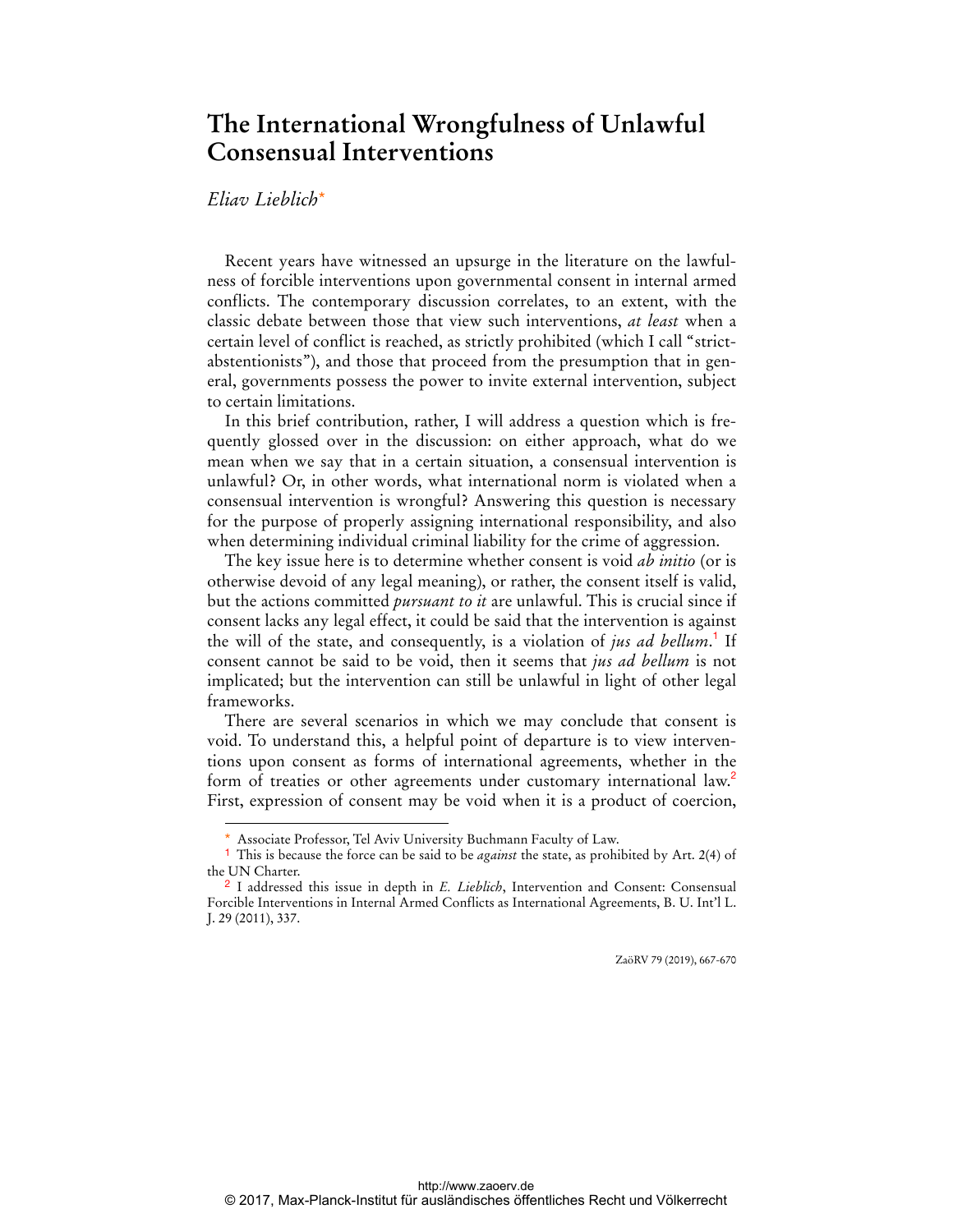either through threats directed against a representative of the state, or against the state itself.<sup>3</sup> A classic example that comes to mind, in this context, is the consent extracted from Hungarian Prime Minister *Imre Nagy* by the USSR, allegedly under personal threats, during the latter's 1956 intervention in the country.<sup>4</sup>

Second, arguably, consent can be void when it conflicts with peremptory norms of general international law (*jus cogens*). For instance, if a government is engaged in mass atrocities, and invites another state to assist it to defeat its internal enemies, then the invited state – in its actions – would be assisting in maintaining a violation of *jus cogens*. As per the law on state responsibility, such situations cannot be recognised as lawful.<sup>5</sup> Admittedly, it is difficult to delineate exactly when the inviting government's actions would be so egregious to merit the conclusion that any request for assistance is null and void. For instance, it is clear that if the inviting government has violated a peremptory norm at some point of the conflict (for example, its forces have violated a norm of International Humanitarian Law [IHL] which constitutes *jus cogens*, such as the prohibition on torture), this would not, in and of itself, render *any* assistance to the government a maintenance of a *jus cogens* violation. Yet, when violations are continuous, gross, and systemic, this might implicate the entire governmental effort and render any assistance to the government a violation of peremptory norms. Arguably, this might be the case in the conflict in Syria.<sup>6</sup>

In this context, if we assume that strict abstentionists are correct, and consensual intervention is never permitted once a significant conflict erupts because it would violate the principle of self-determination, then perhaps, owing to the *jus cogens* status of self-determination, that consent would be void.<sup>7</sup> Yet, to emphasise, such consequence must assume that such interventions are indeed violations of self-determination *per se*, which is a contested issue.

A third case in which consent would be void – or to be more precise, would lack any legal meaning to begin with – is when the inviting party is a state organ, but not competent to extend the invitation (and the intervener

ZaöRV 79 (2019)

 $\overline{a}$ 

<sup>3</sup> See Vienna Convention on the Law of Treaties 1969, Arts. 51-52 (hereinafter VCLT).

<sup>4</sup> See UNGA, Report of the Special Committee on the Problem of Hungary, UN GAOR 11th Session Supp. No. 18 UN Doc. A/ 3592 (1957), 24.

<sup>5</sup> Articles on Responsibility of States for Internationally Wrongful Acts (2011), Art. 41 (hereinafter, ARSIWA), Art. 53 VCLT.

<sup>6</sup> See the various Reports of the UNHRC's Independent International Commission of Inquiry on the Syrian Arab Republic, <https://www.ohchr.org>.

<sup>7</sup> See e.g. ILC, Third Report on Peremptory Norms of General International Law (*Jus Cogens*), by *Dire Tladi*, Special Rapporteur (12.2.2018), UN Doc. A/CN.4/714.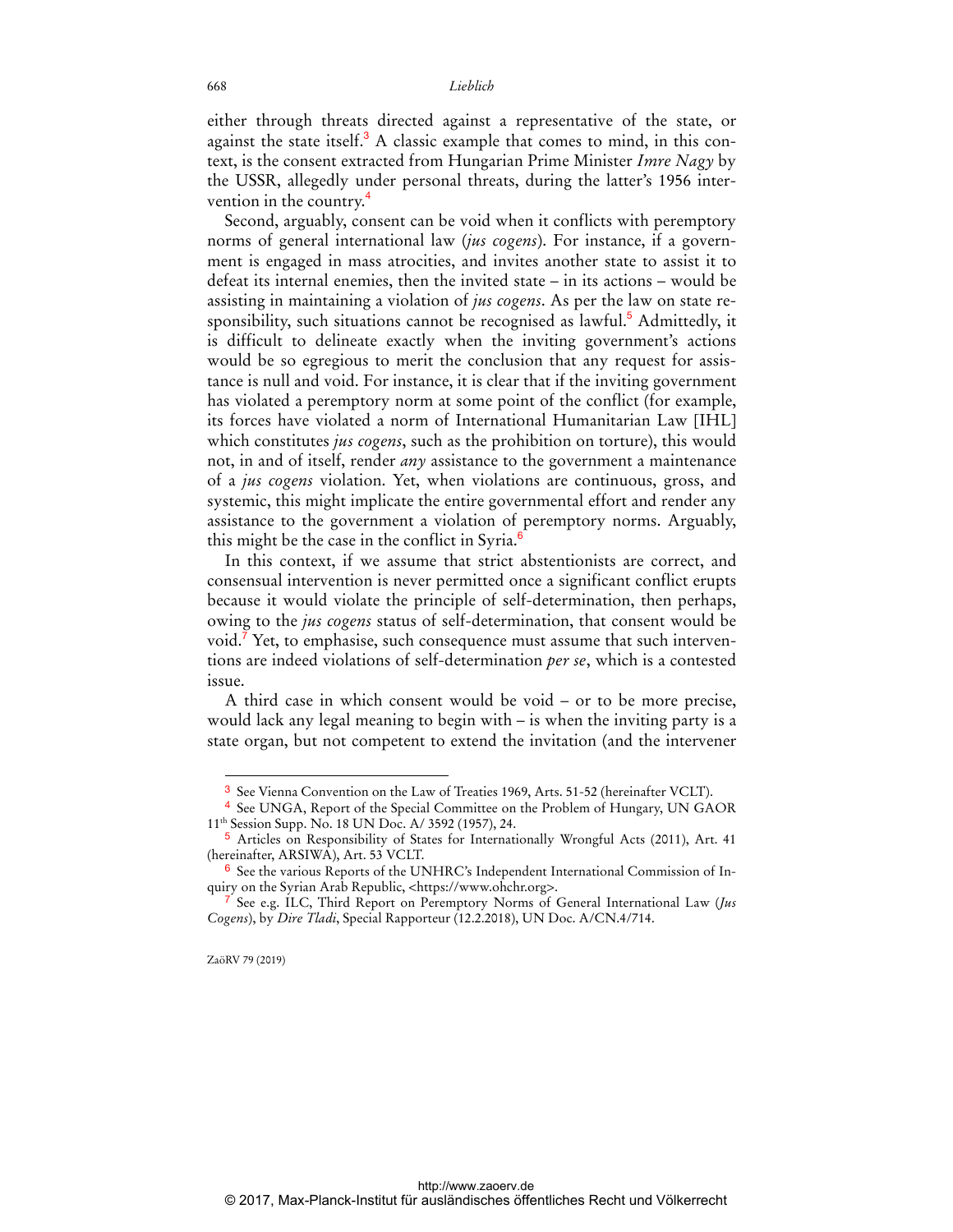knew, or should have known that);<sup>8</sup> or, if the inviting party was competent in the past but is no longer the state's government (in accordance with any standard for government recognition); or when premature recognition is afforded to an opposition group. For instance, if, in the 2019 constitutional crisis in Venezuela, *Juan Guaidó* – the president of the National Assembly and self-proclaimed President of Venezuela – would invite a third party to intervene forcibly in the state, then – to the extent that *Guaidó* cannot be said to be the country's lawful president  $-\frac{9}{5}$  such an invitation would have no legal effect.

In sum, it seems that in cases where there is coercion, assistance in widespread *jus cogens* violations, or consent by entities that are not governments, consent is deemed void or otherwise meaningless, and accordingly interventions which rely on such "consent" might be a violation of the prohibition on the use of force. Whether such interventions would also constitute crimes of aggression depends on the circumstances.<sup>10</sup> While intervention upon coerced consent seems a classic case of aggression, interventions in the other situations mentioned above might or might not amount to aggression, in accordance with the facts of the case.

Yet, there might be cases in which consent would be valid, and therefore an intervention would not be a violation of *jus ad bellum*, but it would still be unlawful by violating other normative frameworks. One obvious case is when the inviting state is requesting the intervener to participate directly in a violation of *jus in bello*. For instance, if State A requests State B to conduct an attack against a civilian object, then the intervention might be lawful *ad bellum*, but would still be internationally wrongful as a violation of international humanitarian law. Similarly, outside the context of hostilities, if State A invites State B to attack any person in circumstances where lethal force would be prohibited by international human rights law,<sup>11</sup> then the in-

 $\overline{a}$ 

ZaöRV 79 (2019)

<sup>8</sup> Compare Art. 46 VCLT. Such was the case in Hungary, 1956, when the initial invitation to the USSR was extended by the head of the local communist party. See *E. Lieblich*, The 1956 Soviet Intervention in Hungary, in: T. Ruys/Olivier Corten (eds.), International Law on the Use of Force: A Case-Based Approach, 2018, 48, 60 et seq. Another doubtful case was the 1983 US invasion of Grenada, where consent was expressed by the state's Governor General. See *J. N. Moore*, Grenada and the International Double Standard, AJIL 78 (1984), 131, 148 et seq.

<sup>9</sup> And I do not express any opinion on this question here.

<sup>10</sup> Chiefly, because crimes of aggression require that a threshold of gravity be crossed. Rome Statute of the International Criminal Court (1999), Art. 8 bis (1).

<sup>11</sup> See Human Rights Committee, General Comment No. 36 (2018) on Art. 6 of the ICCPR, on the Right to Life (30.10.2018), CCPR/C/GC/36.